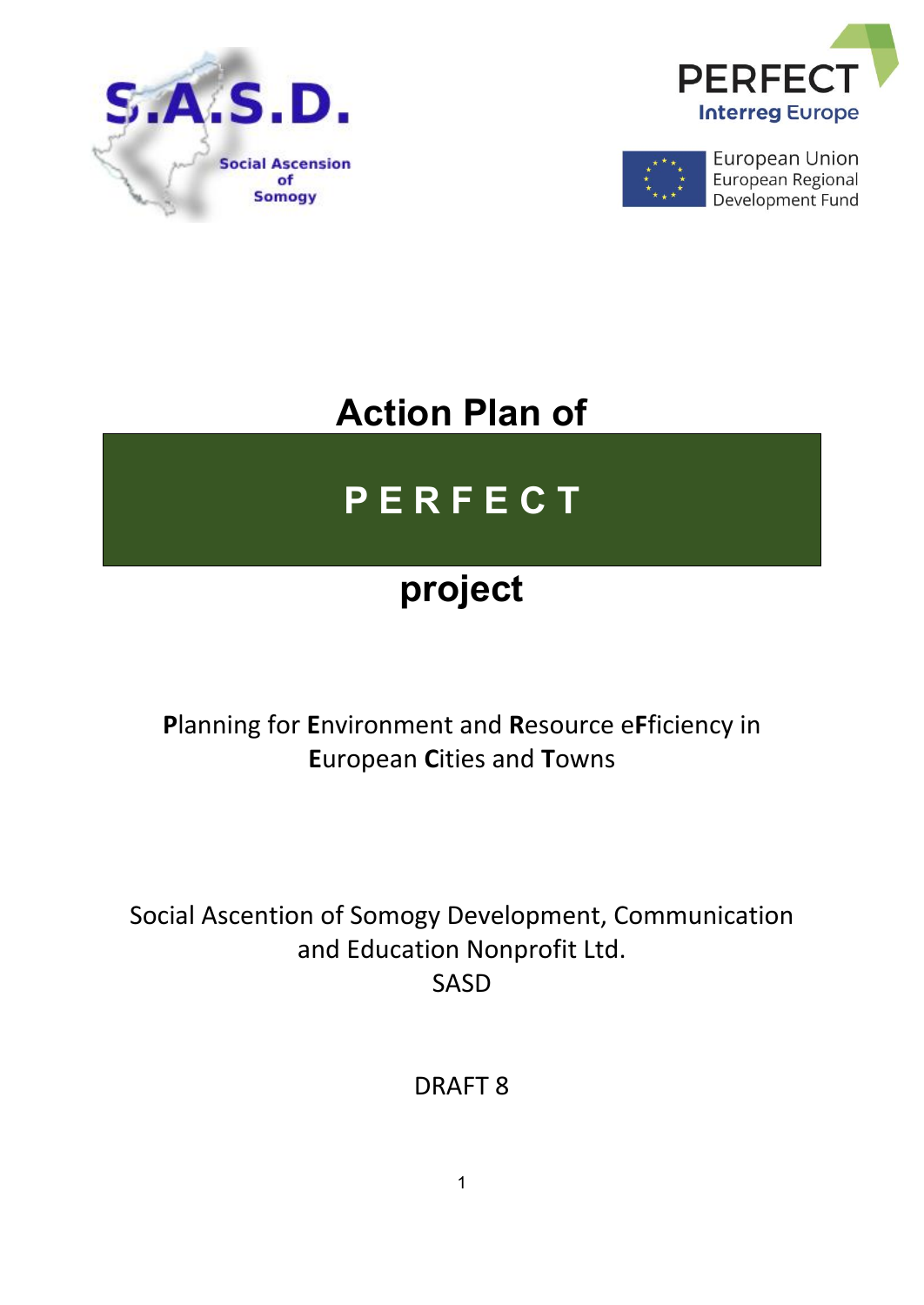

À,

## **Contents**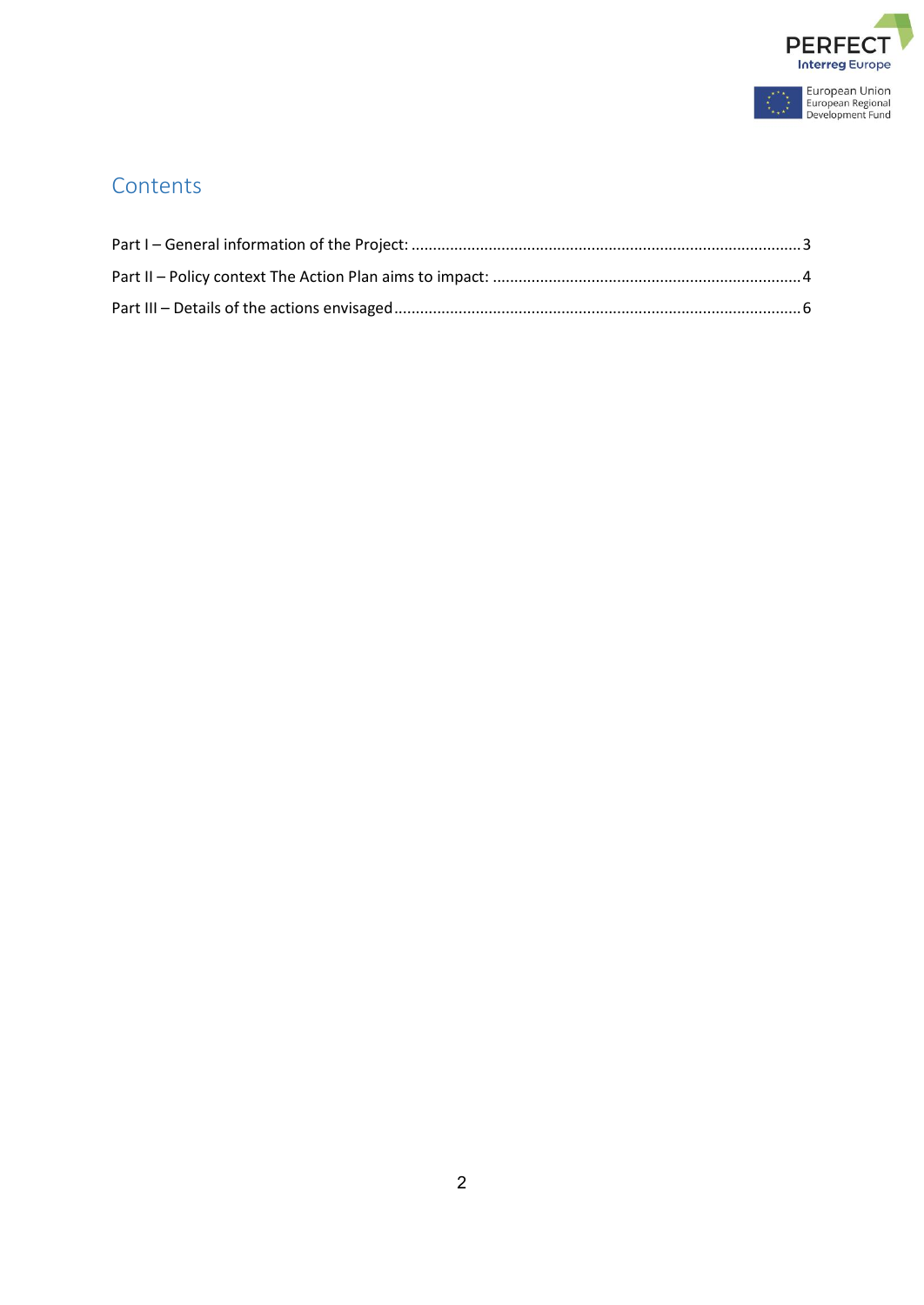

## <span id="page-2-0"></span>Part I – General information of the Project:

| <b>Project:</b>         | <b>PERFECT</b>                                                                                  |  |
|-------------------------|-------------------------------------------------------------------------------------------------|--|
| <b>Project Partner:</b> | Social Ascention of Somogy Development,<br>Communication and Education Nonprofit Ltd.<br>(SASD) |  |
| Country:                | Hungary                                                                                         |  |
| <b>Contact person:</b>  | Mr Márk GÁBOR                                                                                   |  |
| email address:          | gabor.mark01@gmail.com                                                                          |  |
| phone number:           | +36-30-9779033                                                                                  |  |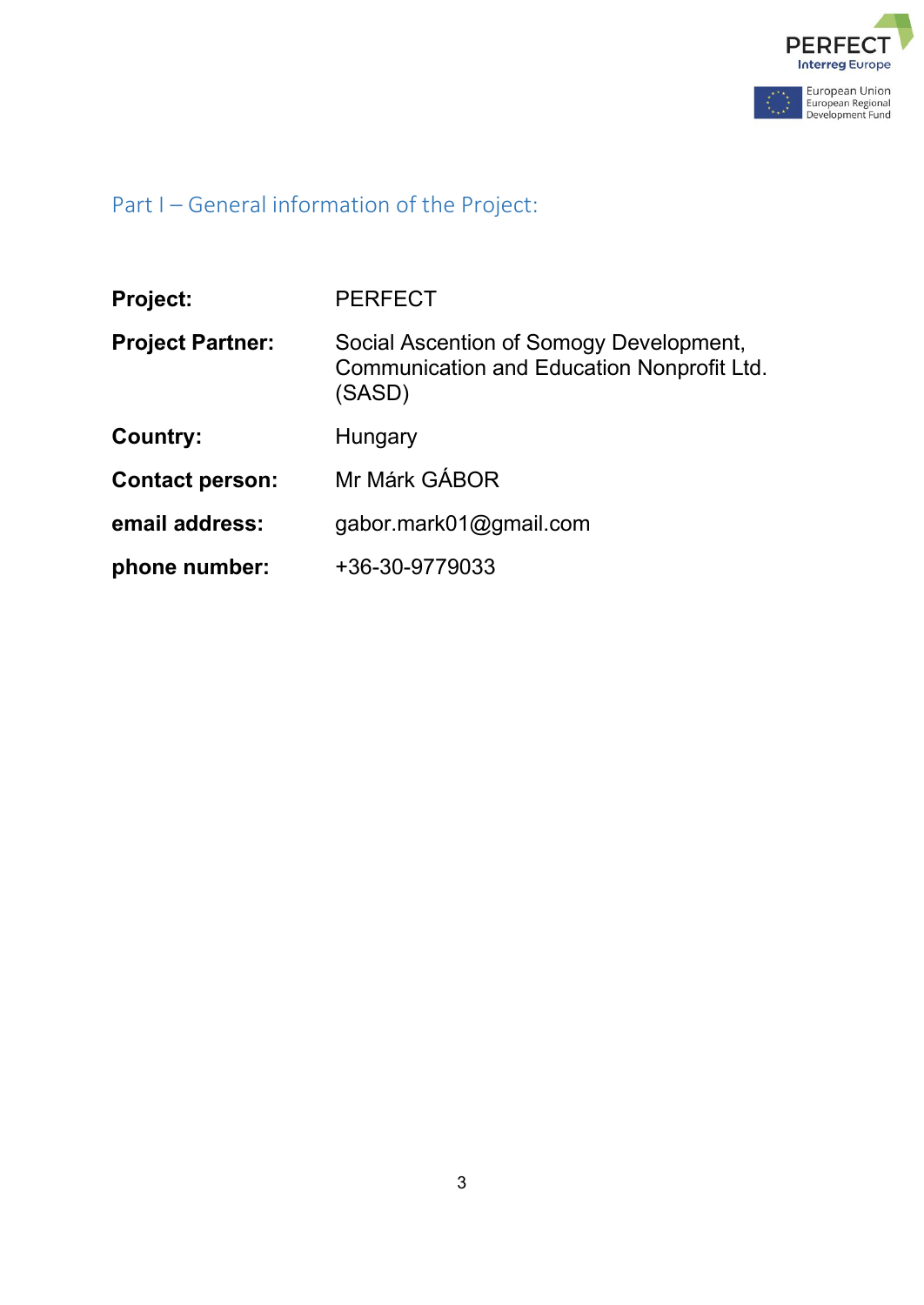

Development Fund

### <span id="page-3-0"></span>Part II – Policy context The Action Plan aims to impact:

- Investment for Growth and Jobs programme
- European Territorial Cooperation programme
- Other regional development policy instrument

| Name of the policy instrument addressed: | <b>Territorial and Settlement Development</b><br><b>Operational Programme (TSD OP)</b>                                                                                    |
|------------------------------------------|---------------------------------------------------------------------------------------------------------------------------------------------------------------------------|
| <b>Managing Authoritiy:</b>              | Ministry of Finance                                                                                                                                                       |
| Priority axis:                           | TSD OP Priority axis No 2: Entrepreneur friendly,<br>retaining settlement development<br>population<br>Thematic Objective 6 (1301/2013/EU Regulation 5.<br>article $6(e)$ |

TSD OP is a centralised regional development OP incorporating territorial development objectives of all regions. The enhancement of environmental friendly urban areas can be an incentive for new business enterprises. The TSD OP recognises the value of maintaining, enhancing and planning the connectivity for green areas, recreation and adaptation to changes in the built and natural environment.

One of the major objectives of TSD OP is supporting urban developments to enhance economic activity and retain population. The main characteristics of the objective is to create liveable cities, climate friendly urban areas to be established via increasing the area of green spaces and quality enhancement of GI. Green spaces needs more strengthening on quality and quantity to provide recreation area for inhabitants and make cities more liveable.

Why it should be improved? Densely developed urban areas are in lack of green spaces, so to increase the quality and quantity of green spaces will generate economic development. The improvement of the OP will enable the multifunctional role of natural heritage to be maximised for socioeconomic benefit.

Hungarian planning systems needs innovative models. Decision makers can accept new solutions if they see the advantages of the non-traditional urban methodology. The maintenance of green spaces is expensive so there is a need for cost efficient maintenance practices and awareness of the multifunctional benefits. Peer-to Peer working during PERFECT project phase 1 established the opportunity for professional cooperation between spatial and urban planning experts of the partner countries.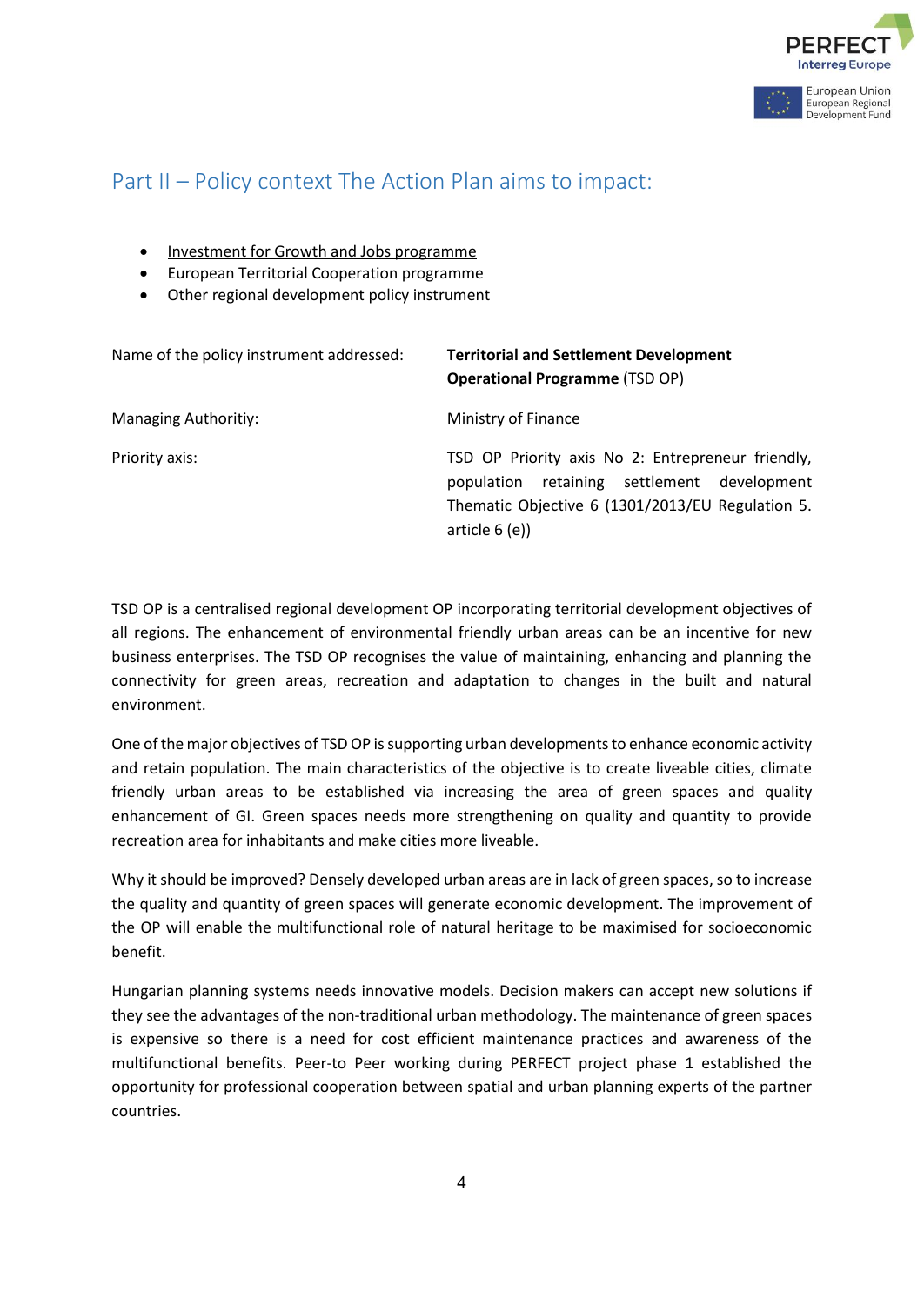

TSD OP finances 'green city' development projects that should cover innovative elements of the enhancement of GI. Municipalities require practical solutions to elaborate the integrated urban development projects for GI and PERFECT project partners could provide useful information about the multidisciplinary approach of GI.

Ministry of Finance as Managing Authoritiy (MA) can find inspiration in PERFECT project and import new ideas to be financed within the TSD OP. The annual reference budget of TSD OP can be formed due to the recommendations of PERFECT Action Plan in 2019 and 2020. Implementation of new projects is the mainstream tool for improving TSD OP.

Municipality of Nagyatád, Marcali and Tab are interested in the project as they have already initiated the renewal process of their urban green spaces and professional advice would be welcomed by them.

New approaches were adopted from PERFECT project partners and new methodology for monitoring was developed within the establishment of new projects financed by Green City call to improve its governance. Green City call asks municipalities to establish innovative GI solutions but gives no further instructions. PERFECT project can therefore bring good practices to municipalities on how to create innovative solutions.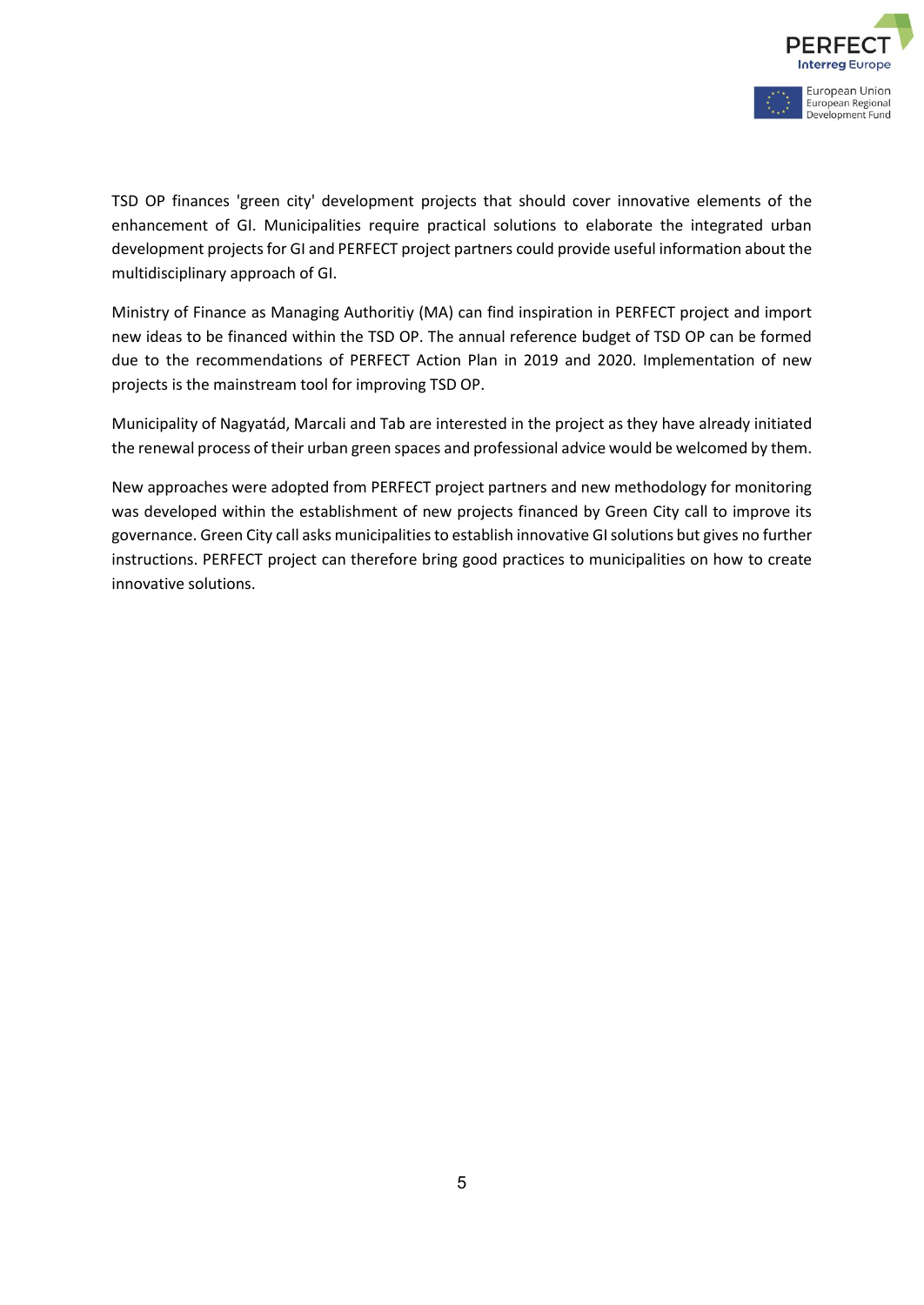

### <span id="page-5-0"></span>Part III – Details of the actions envisaged

#### **ACTION 1**

#### **1. The background**

The socioeconomic and environmental services provided by the protection, development and exploitation of natural heritage in urban areas are collectively known across Europe as 'green infrastructure'. Municipalities should focus on the protection and development of natural heritage through the recognition of the multiple benefits of Green Infrastructure. The improvement can be assisted by Managing Authorities, partners and stakeholder groups.

In 2013 the European Commission adopted a strategy which recognised that investment in Green Infrastructure enables nature to deliver benefits to ecosystems and to people, including health and quality of life that are key to driving jobs and growth while tackling our environmental challenges head on. In addition, EU Structural Funding programmes encourage the improved resource efficiency of natural heritage but, despite extensive proven good practices and growing evidence from across Europe, many Managing Authorities, practitioners and politicians, working in the municipalities and public bodies responsible for natural heritage, are unaware of the multi benefits of Green Infrastructure to increase competitiveness.

Expert papers were published during PERFECT project phase 1 and these professional materials introduced the different approaches of Green Infrastructure (GI). Expert Paper  $2<sup>1</sup>$  (Planning for Green Infrastructure – the green space factor and learning from Europe) explained the multiple benefits of investing in high quality GI. That document gives examples for a scoring system called Green Space Factor in the UK and also called Green Points System in Sweden. During the PERFECT project meetings we were convinced that the Hungarian Biological Activity Value system is also an appropriate way of evaluating green space investments as this system is very similar to the previously mentioned ones. The Expert Paper 2 can be used as a comprehensive document showing the international practice concerning the green space analysis.

TCPA professionals introduced the British Green Space Factor to PERFECT partners that is a way of determining green infrastructure requirements for new development. It is used within the policies of many municipalities to set requirements that developers must agree to before planning permission for a site is granted. The aim is to ensure that, in creating places, green infrastructure is planned at the earliest stages. The Green Space Factor has been adapted in different ways across Europe. Its

<sup>&</sup>lt;sup>1</sup> by Peter Massini and Henry Smith, TCPA, 2018.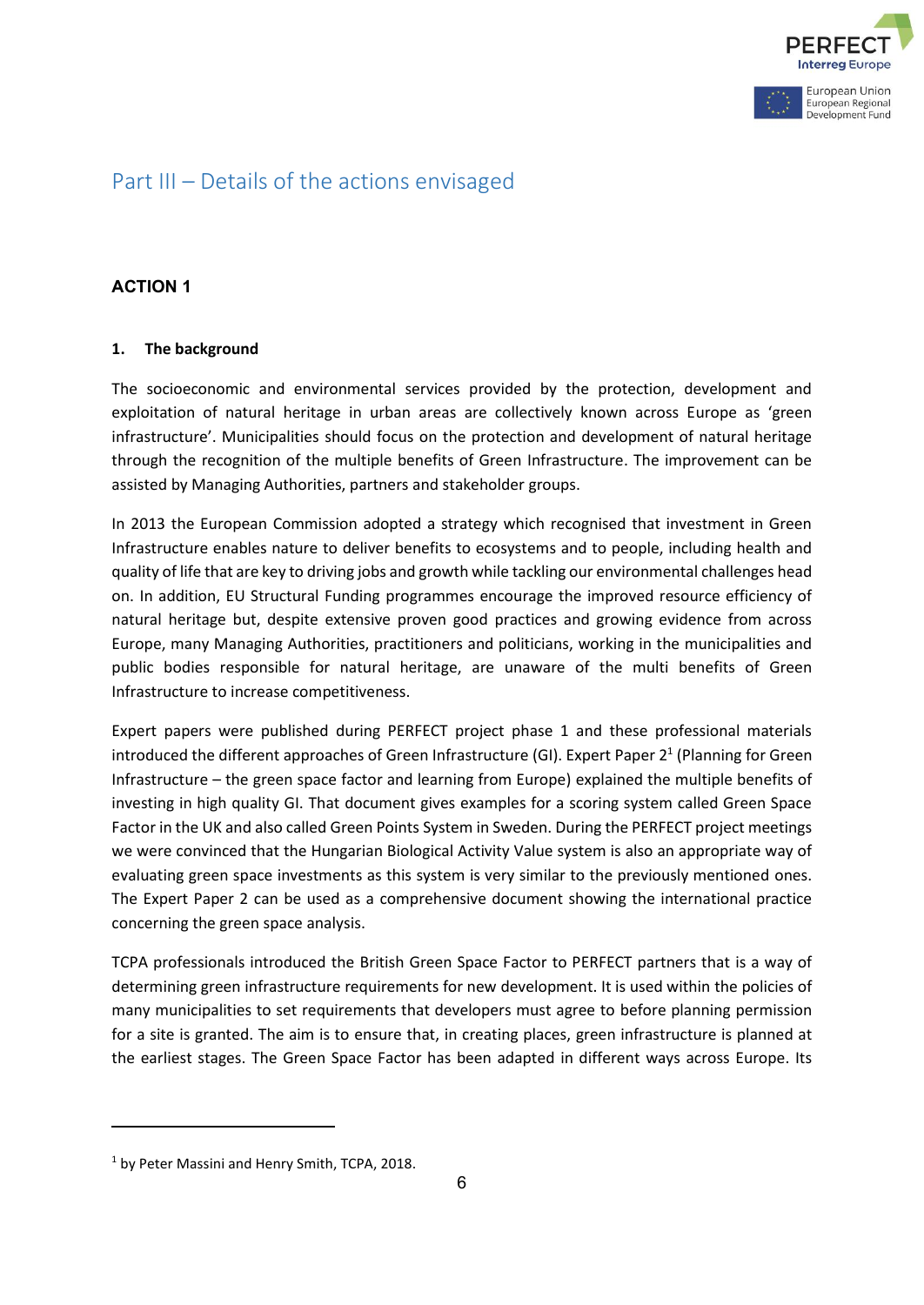

European Regional Development Fund

adaptability has been one of the reasons that it has been successfully transferred between cities, as it can be altered to suit various political, planning and cultural contexts.

During the peer-to-peer working the Biological Activity Value was a key issue to be discussed. The BAV ensures a very exact methodology for selecting the best GI project proposal from ecological point of view. PERFECT project partners agreed that Hungarian BAV methodology can be a very useful tool for the project development in the future Green City projects. The methodology of calculating the BAV has already been published in national regulation, so the BAV can be easily adopted to the Green City calls in the next EU programming period.

#### **2. Action**

Biological Activity Value (BAV)

It is a methodology for urban planning. The starting point is that the overall BAV cannot be lower after the revision of the Master Plan of the town than it was before. The BAVs of the different land use categories are defined in a national regulation. The area of the specific zoned site is multiplied by the BAV of the category. The BAVs are added and calculated for two situations i.e. the present situation and the revised one.

The calculation methodology of BAV was announced in 2007 in a national edict. (9/2007. (IV. 3.) ÖTM)

Basically the BAV calculation is needed for the elaboration of local zoning plans, especially the Structure Plan of the settlements.

The overall expectation is that the BAV must not be lower after the revision of the local plan as it was before the revision. The national regulation defines the average indexes and differentiated indexes. The differentiated index can be applied in the project development process of green city call. BAV calculation can be used to select the best design solution that has the greatest ecological value.

BAV can be used for smaller areas, green open spaces as the BAVs are given not only for zoning categories but also for materials and greenery. For example the BAV can be given for the footpath and all the covered area of a plot and also for the lawn covered areas or woodlands. In that way we can give different BAVs for a specific development site depending on the different landscape design of the site.

TCPA professionals introduced the British Green Space Factor to PERFECT partners that is a way of determining green infrastructure requirements for new development. It is used within the policies of many municipalities to set requirements that developers must agree to before planning permission for a site is granted. The aim is to ensure that, in creating places, green infrastructure is planned at the earliest stages. The Green Space Factor has been adapted in different ways across Europe. Its adaptability has been one of the reasons that it has been successfully transferred between cities, as it can be altered to suit various political, planning and cultural contexts.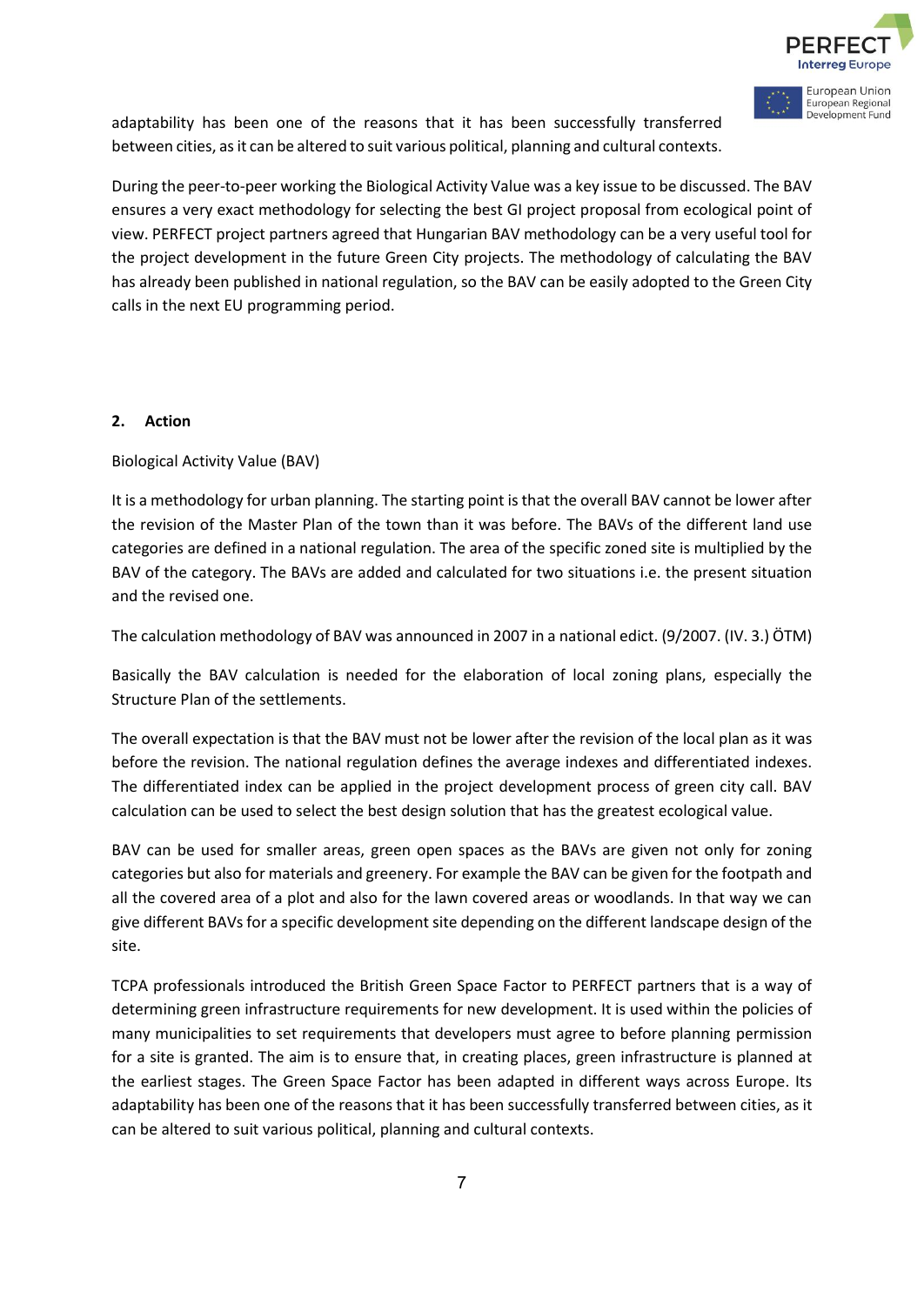

The Expert Paper 2 explained that the Green Space Factor was adapted in Malmö and in Germany, where it was used initially in Berlin as the Biotope Area Factor. The aim of the Green Space Factor in Malmö was to secure a certain amount of green cover on a development site, and to minimise the degree of sealed or paved surfaces. It applies to the whole development, taking into account both the building areas and the open space.

SASD would like to give a recommendation for decision makers to use the BAV for green investments in order to prove that the result of the urban development projects are in correlation with the climate mitigation and adaptation.

Between 2014-2020 the evaluation of Green City project proposals followed the system of output indicators like "established green area (m2)", "length of drainage network (m)", "number of inhabitants involved". These criterions cannot refer to the ecological aspects of the actions designed in the projects, they can only show an indirect way towards the ecological impacts. These output indicators are important elements of the evaluation process, but we had to find a better way how to demonstrate the ecological values of a project proposal and make it operationalized, measurable. PERFECT project partners showed us that they use a very similar indicator to the Hungarian BAV, but they use it in the project design process not in the EU funding procedure. The use of BAV in EU allocation process has not been proposed by any organizations in Hungary, this idea originates from the PERFECT project discussions and has not appeared in any official documents published in connection with the Operational Programmes in Hungary.

BAV can be a clear and useful selection criteria for project proposals submitted to MA. BAV makes the project proposals comparable and shows the biological benefits of the different design solutions.

#### **3. Players involved**

the organisations in the region who are involved in the development and implementation of the action and their role

- **Municipalities**
- Town and countryside planners and designers
- Representatives of the Managing Authority of TSD OP

Municipality of Somogy County member of the committee that decides to allocate funding for Green city projects. It is not owner of the policy instrument, but a formal contributory to STD OP implementation able to propose amendments to OP. As Municipality of Somogy County is the owner of SASD, the two organisations have the same priorities on green city and Integrated Urban Development Issues. It is not a key decision maker, but has decision making rights in terms implementing the OP.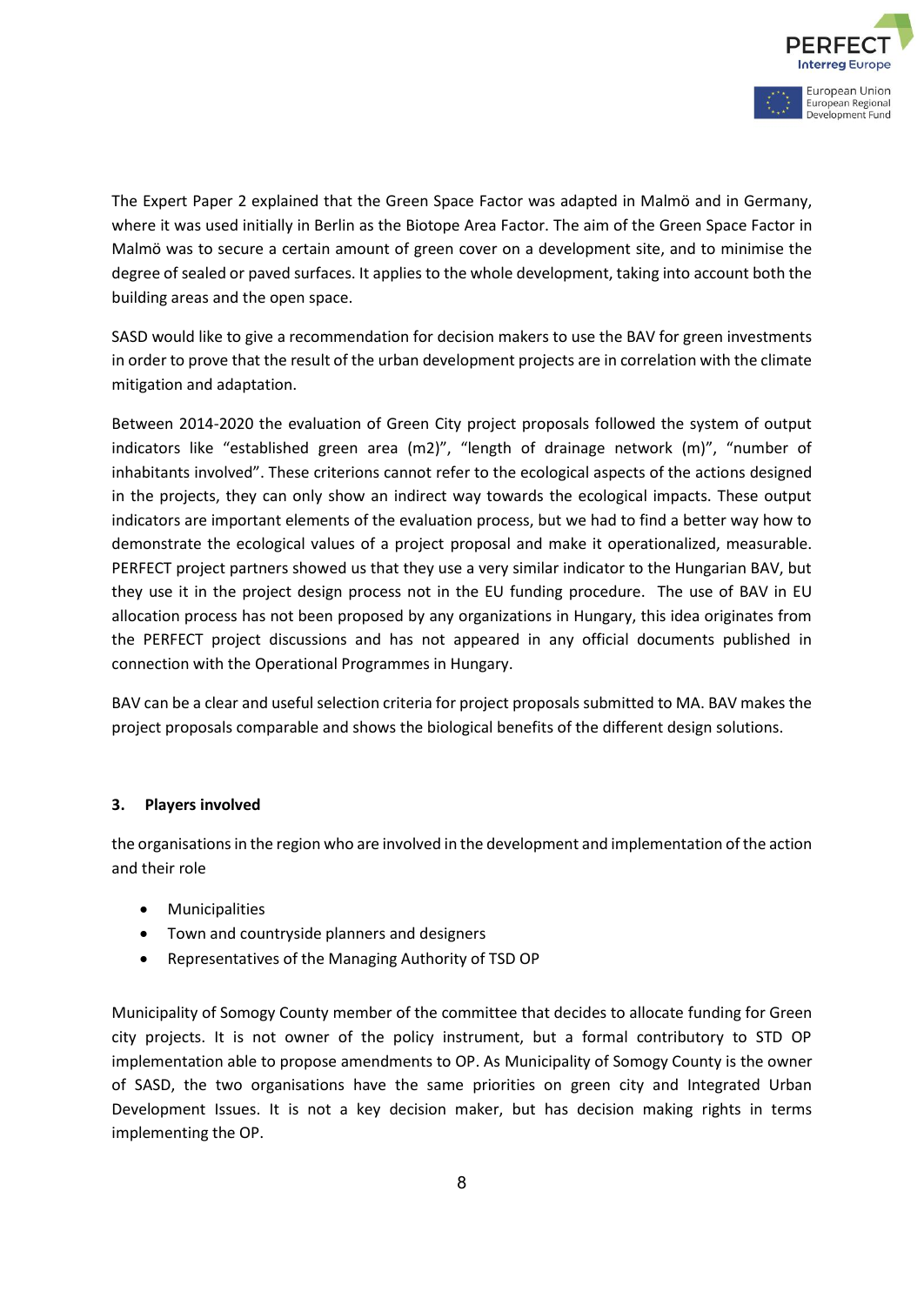

European Regional Development Fund

The role of MA is the elaboration of call for Green City projects. This organisation is the owner of STD OP. The MA is the key decision maker on the issue PERFECT tackles.

Town and countryside planners and designers give useful information about the implementation of the green city call. According to their recommendations the call can be revised to be more effective.

#### **4. Timeframe**

STEP 1: The dissemination and promoting of GI development for municipalities starts in Semester 7

- STEP 2: Monitoring of evaluation in Semester 7-9
- STEP 3: Feedback from MA Semester 8

#### **5. Costs**

The implementation of this action will be carried out by SASD staff who have been working on the PERFECT project, and the associated costs will be covered by SASD's internal budget. The costs of the monitoring activities will be covered by the PERFECT Phase 2 budget.

#### **6. Funding sources**

Staff costs for the monitoring activities are calculated within the PERFECT Phase 2 for the upcoming 4 semesters.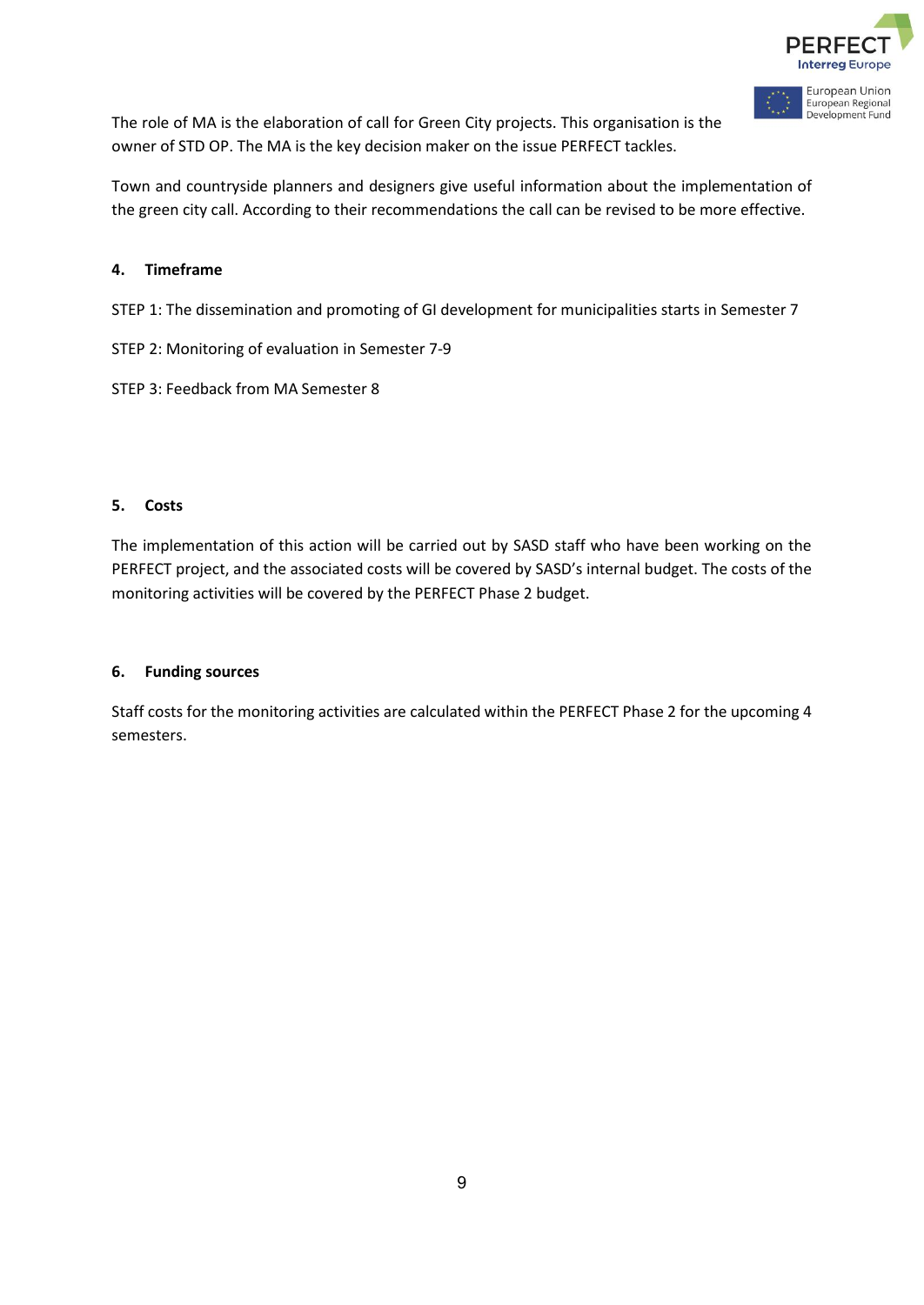

### **ACTION 2**

#### **1. The background**

A study visit was organized in 2019 in Freiburg, Germany. Municipality of Freiburg started to reorganize the maintenance of the city years ago and they applied renewable sources with the combination of greens space investments. The approach of sustainability is the main principle of the city development strategy. The new approach required new professionals as different kind of professional areas were involved in the development projects. Bioengineers mean the professional background so as to establish the very complex renewal projects. Water management, natural conservation, solar energy systems, road networks constructions and urban planning and design issues were combined. Bioengineering is a relatively new profession and they are trained in fundamentals of both biology and engineering, which may include elements of electrical and mechanical engineering, computer science, materials science, chemistry, and biology. GI professionals can bring the necessary comprehensive approach to city development. The city development and the network of new infrastructure elements in a city require highly qualified professionals. We believe that the development of Hungarian towns and cities can be much more efficient if a new professional approach could participate in the GI enhancement projects.

Hungarian municipalities have lack of professional staff concerning the area of Green Infrastructure. During the Freiburg study visit we got the inspiration from the local municipality experts that highly qualified green experts can bring new ideas and efficient maintenance to green spaces. We tried to identify the desired position that is needed in Hungary and after a long discussion we pointed the position that is called Chief Gardener and we do really hope that they can give professional assistance to municipalities. That professional expert has strong knowledge of urban forestry and horticulture, plant growth, propagation, planting and cultivating. The chief gardener also has strong knowledge of landscaping and maintenance, including water retention systems.

That professional should organize, prioritize, and coordinate work activities involved with a scheduled maintenance program. The chief gardener can make recommendations to improve grounds maintenance work and processes.

#### **2. Action**

We would like to recommend for municipalities to employ Chief Gardener in order to strengthen the professional preparation of the different urban development projects. The Chief Gardener can also give useful advices for maintenance issues and ensure consultancy for private investors.

The cost of employment of chief gardeners should be eligible in green city projects.

Currently, project management costs are eligible in EU projects but the regulation only allows the employment of project managers, financial experts. Other professional services can be outsourced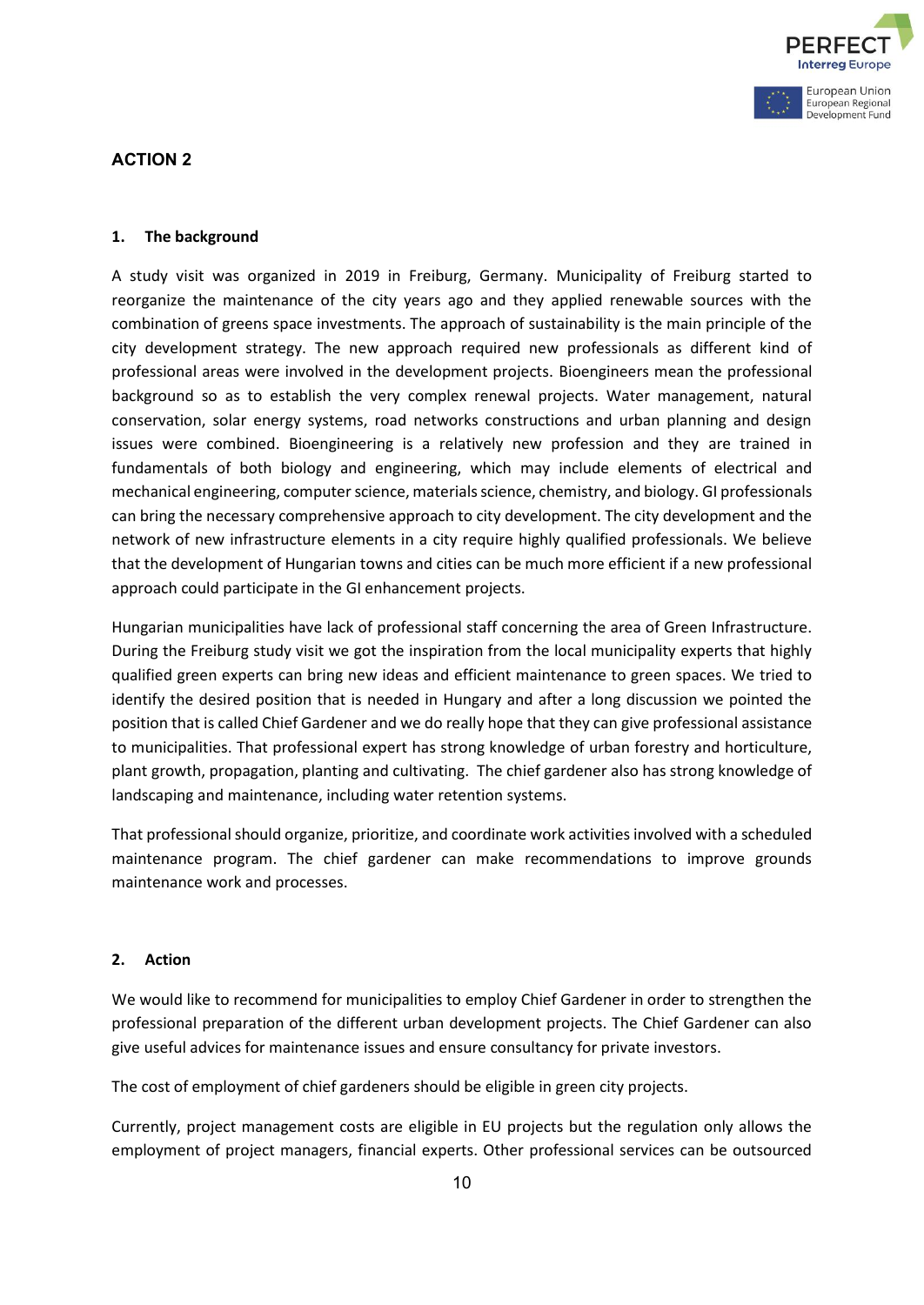

European Union

European Regional Development Fund like architectural design, engineering. The employment of a "traditional green expert" (i.e. chief gardener) does not appear as eligible cost in any guidance and as a consequence of that shortage the municipalities do not plan the cooperation of that professional expert in the desired project. We would like to encourage municipalities to employ chief gardener in the very early stage of the projects as the strategic decisions can be influenced by their proposals. The cost of chief gardeners should appear directly in the calls so as to assist the municipalities while they are elaborating the project proposal.

#### **3. Players involved**

the organisations in the region who are involved in the development and implementation of the action and their role

- **Municipalities**
- Town and countryside planners and designers
- Representatives of the managing Authority of TSD OP

Municipality of Somogy County as member of the committee that decides to allocate funding for Green city projects can make recommendations on the eligible costs of green city project activities. Municipality of Somogy County is a formal contributory to STD OP implementation able to propose amendments to OP. As Municipality of Somogy County is the owner of SASD, the two organisations have the same priorities on green city and Integrated Urban Development Issues. It is not a key decision maker, but has decision making rights in terms implementing the OP.

The role of MA is the elaboration of call for Green City projects. This organisation is the owner of STD OP. The MA is the key decision maker on the issue PERFECT tackles. MA can revise the green city call and make the costs of employing chief gardeners at municipalities eligible.

Town and countryside planners and designers give useful information about the implementation of the green city call and also about the maintenance issues of green spaces in towns. According to their recommendations the call can be revised to be more effective.

#### **4. Timeframe**

STEP 1: The dissemination and promoting of GI development for municipalities starts in Semester 7

STEP 2: Monitoring of evaluation in Semester 7-9

STEP 3: TSD OP is designed by MA and main criteria system of eligible costs are defined in Semester 7 and 8

STEP 4: Feedback from MA Semester 8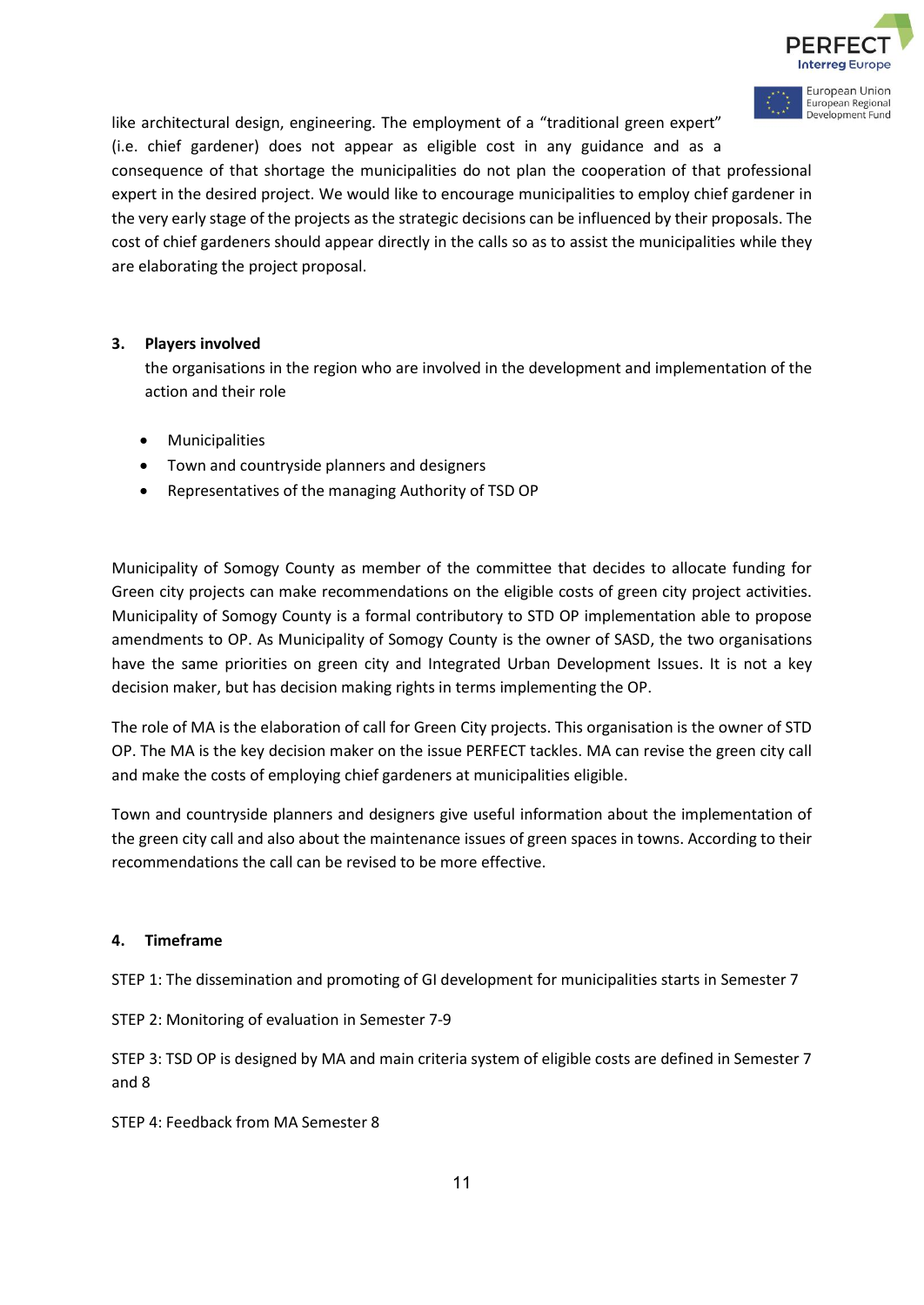

#### **5. Costs:**

The implementation of this action will be carried out by SASD staff who have been working on the PERFECT project, and the associated costs will be covered by SASD's internal budget. The costs of the monitoring activities will be covered by the PERFECT Phase 2 budget.

#### **6. Funding sources:**

Staff costs for the monitoring activities are calculated within the PERFECT Phase 2 for the upcoming 4 semesters.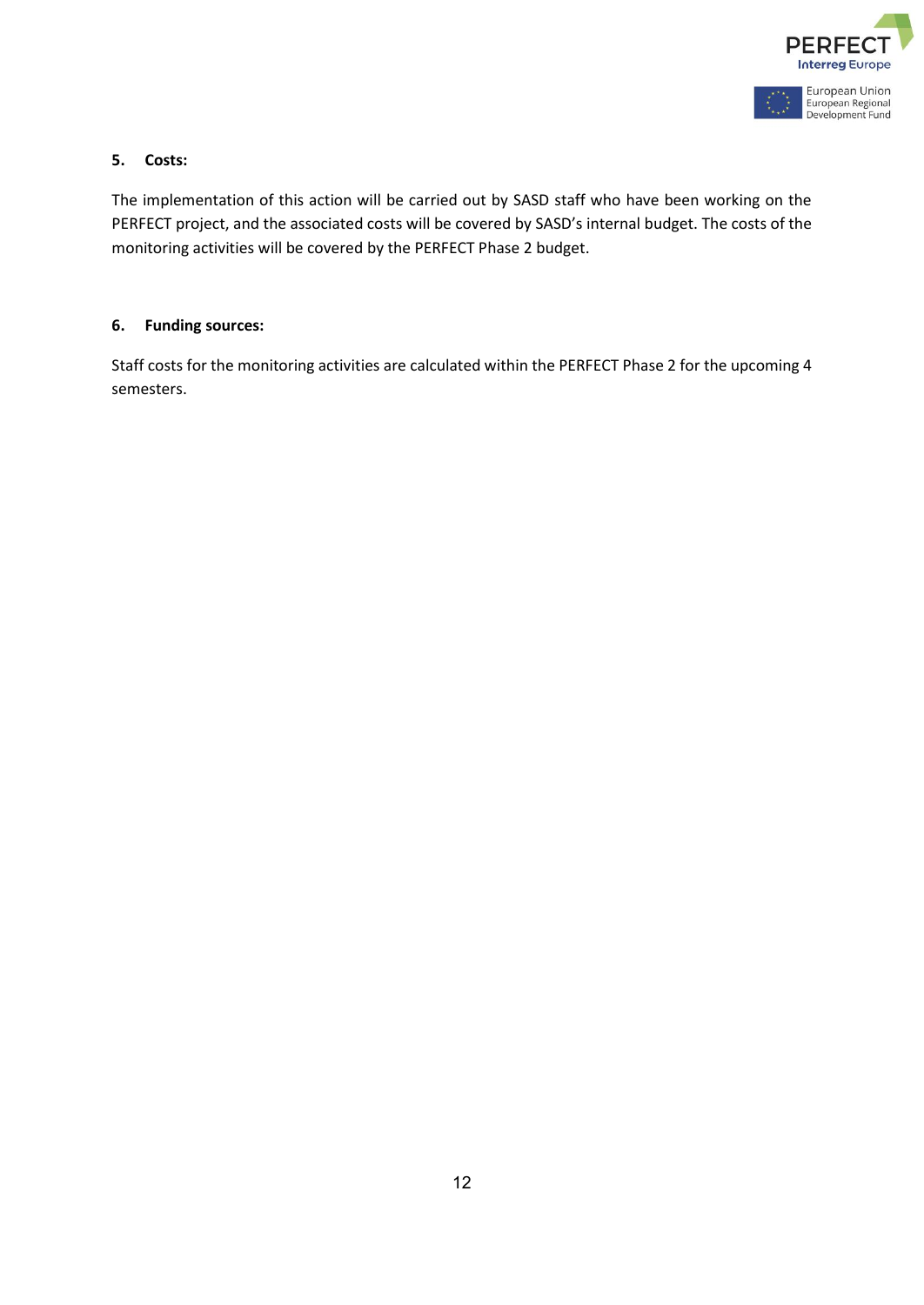

### **ACTION 3**

#### 1. **The background**

Under TSD OP Green City call was announced for municipalities. The important objective of the intervention field is to contribute to the retention of the population. In view of reaching the aim projects can be granted support that contribute to the environmentally conscious, family and climate friendly revival of urban public areas. It is also important that the developed urban areas should also be used by the residents, they should be implemented in accordance with the development actions aimed at the economic function with mutual strengthening. Such development actions may include recreation zones, urban public gardens and community places, which will be ideal sites for leisure time activities of families and young people.

Environmental sustainability is a very important factor in that allocation process. The main priority is to establish a green environment in cities as well as the background infrastructure required for the economic maintenance of it (e.g., water-saving irrigation system), instead of establishing paved areas in the framework of public area development actions. That includes the quality development of the existing green surfaces (e.g. an increase in bio-diversity and renewal of the plants). As a cumulated result of developments the general environmental condition of the settlements will improve.

PERFECT project meetings gave the opportunity for gaining experiences on established green infrastructure investments. The site visits and presentations were useful in the elaboration process of the Action Plan and peer-to-peer working ensured the opportunity for discussing the planning methodology of GI enhancement.

#### **2. Action**

Collecting good practices, especially innovative architectural solutions from Green City projects in order to show municipalities that green area developments have multiple benefits for citizens.

We would like to collect the best architectural solutions from the Green City projects established in Hungary and present the collection to local decision makers as a proposed list that they can use when they want to initiate any urban development project. We can show the costs and preparatory activities of the different ideas and that could influence the attitude of decision makers in the way of green cities.

As a result of the dissemination action the municipalities will initiate Green City projects and as the performance indicator of the PERFECT project estimated at least the 40% of towns in Somogy county will establish Green City project in the upcoming years.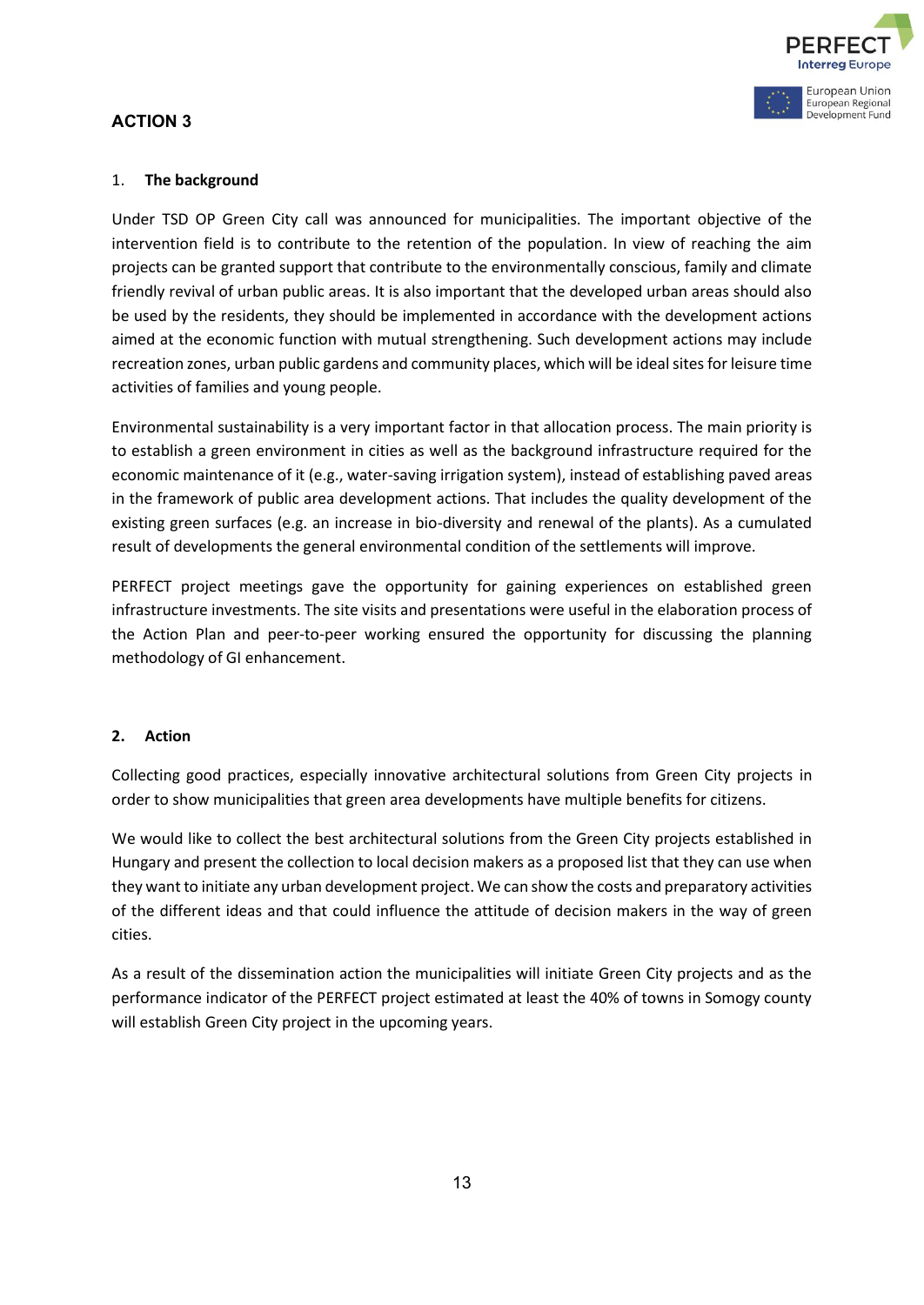

Development Fund

#### **3. Players involved**

the organisations in the region who are involved in the development and implementation of the action and their role

- Municipalities
- Town and countryside planners and designers
- Representatives of the managing Authority of TSD OP

Municipality of Somogy County is a key stakeholder in the dissemination process of Green city projects. The County council cooperates with municipalities in order to enhance the spatial structure of the county. It is not owner of the policy instrument, but a formal contributory to STD OP implementation able to propose amendments to OP. As Municipality of Somogy County is the owner of SASD, the two organisations have the same priorities on green city and Integrated Urban Development Issues. It is not a key decision maker, but has decision making rights in terms implementing the OP.

The role of MA is the elaboration of call for Green City projects. This organisation is the owner of STD OP. The MA is the key decision maker on the issue PERFECT tackles.

Town and countryside planners and designers give useful information about the implementation of the green city call. According to their recommendations the call can be revised to be more effective.

#### **4. Timeframe**

STEP 1: The dissemination and promoting of GI development for municipalities starts in Semester 7

STEP 2: Monitoring of evaluation in Semester 7-9

STEP 3: TSD OP is designed by MA and main criteria system of eligible costs are defined in Semester 7 and 8

STEP 4: Feedback from MA Semester 8 and 9

#### **5. Costs:**

The implementation of this action will be carried out by SASD staff who have been working on the PERFECT project, and the associated costs will be covered by SASD's internal budget. The costs of the monitoring activities will be covered by the PERFECT Phase 2 budget.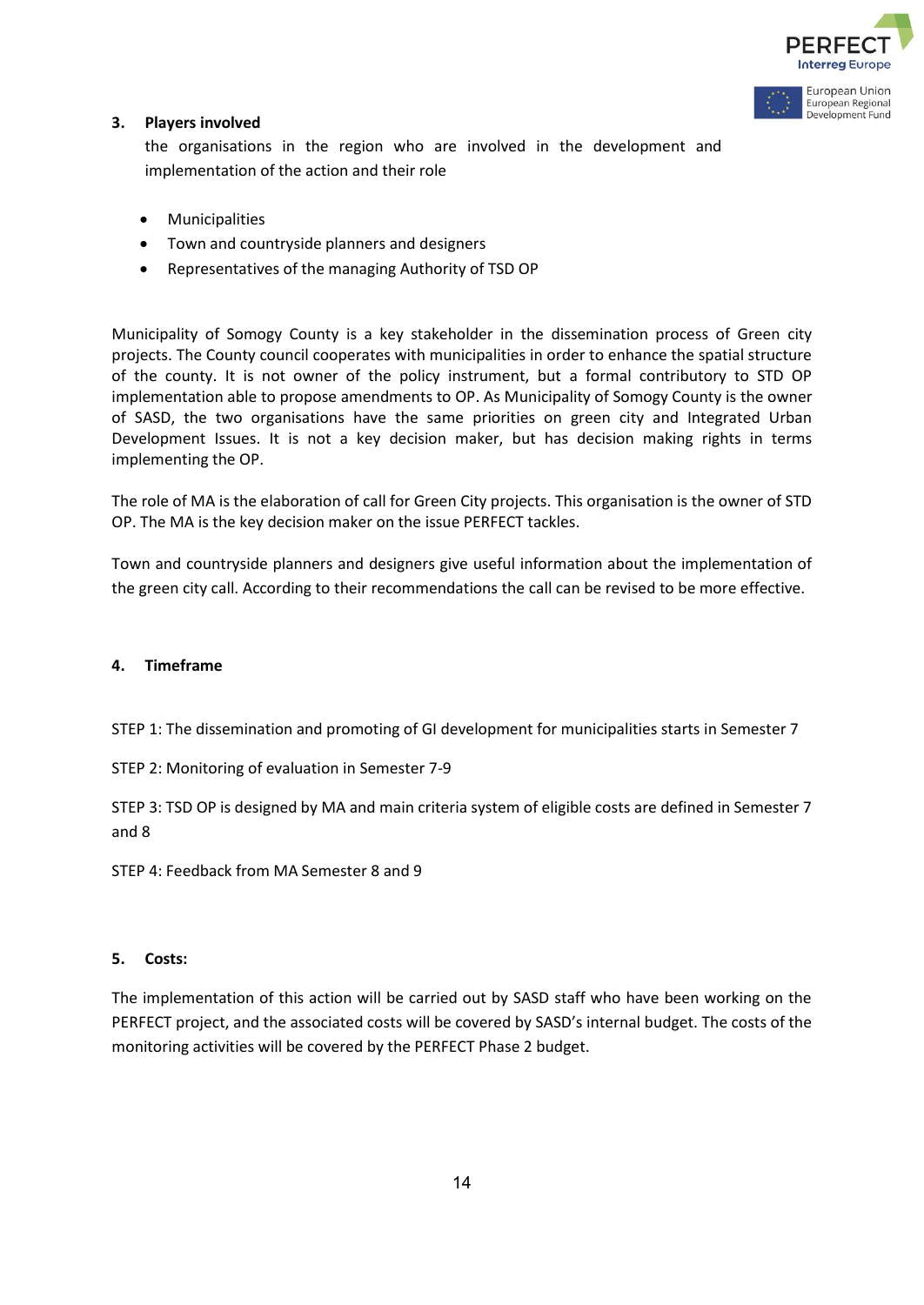

### **6. Funding sources:**

Staff costs for the monitoring activities are calculated within the PERFECT Phase 2 for the upcoming 4 semesters.